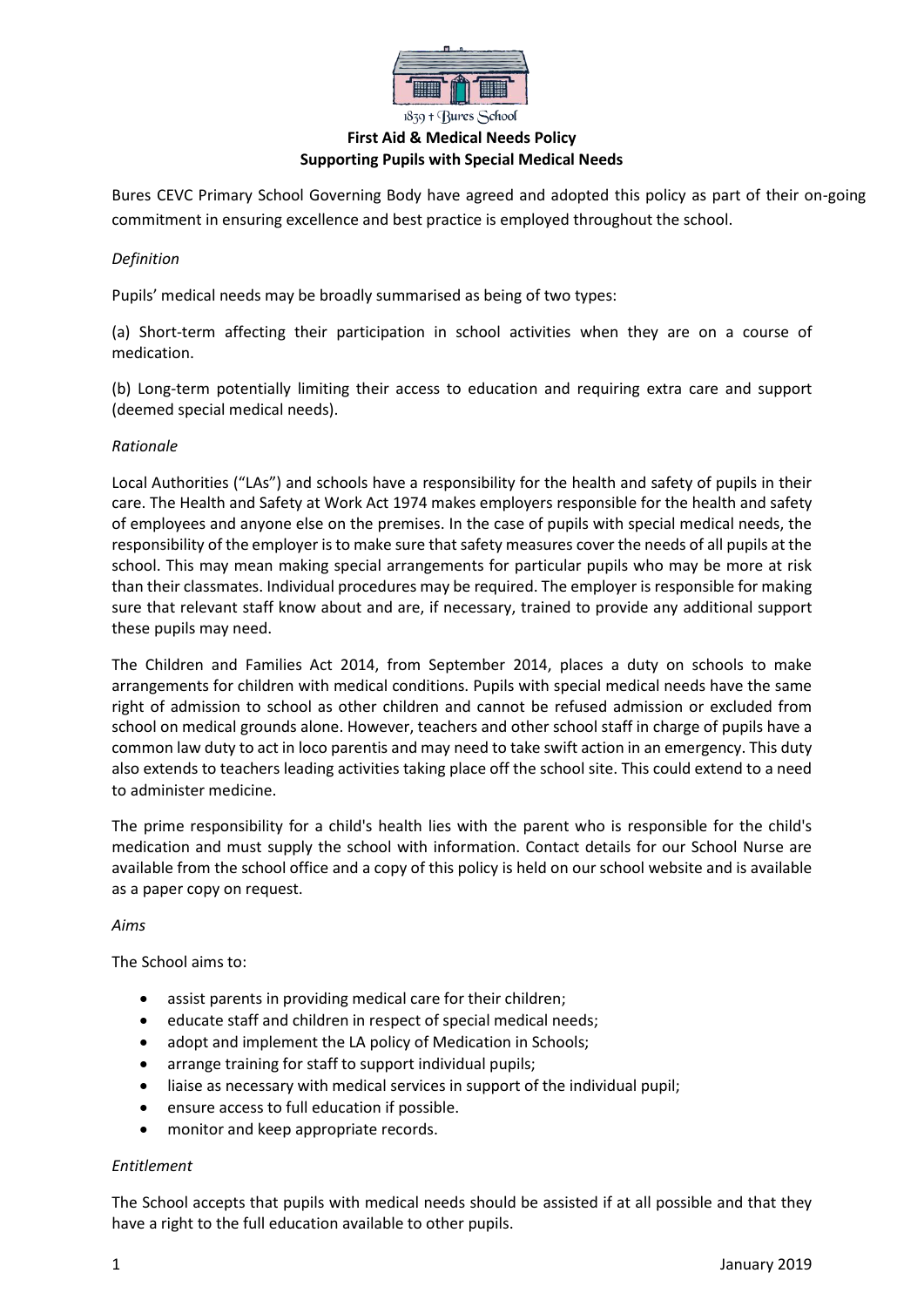The School believes that pupils with medical needs should be enabled to have full attendance and receive necessary proper care and support.

The School accepts all employees have rights in relation to supporting pupils with medical needs as follows:

- choose whether or not they are prepared to be involved;
- receive appropriate training;
- work to clear guidelines:
- have concerns about legal liability;
- bring to the attention of management any concern or matter relating to supporting pupils with medical needs.

#### *Expectations*

It is expected that:

- parents will be encouraged to co-operate in training children to self-administer medication if this is practicable and that members of staff will only be asked to be involved if there is no alternative;
- medicines will only be administered at school when it would be detrimental to the pupil's health not to do so and where it is not clinically possible to arrange doses to be taken solely outside of school hours. Where parents have asked the School to administer the medication for their child they must complete a Medicine Permission Form (see Appendix A), to be held on the child's individual file, and follow the guidance, see *Storing Medicine*, below. Any medications not presented properly will not be accepted by school staff. Pupils should not bring in their own medicine. This should be brought into school by the parent. The school will seek to administer the medications where possible, appropriate and safe to do so but reserves the right to refuse the administration of medicine where it is deemed not in the best interest of the child or staff member to do so.
- that staff will consider carefully their response to requests to assist with the giving of medication or supervision of self-medication and that they will consider each request separately.
- the School will liaise with the School Health Service / School Nurse for advice about a pupil's special medical needs, and will seek support from the relevant practitioners where necessary and in the interests of the pupil. The School will inform the School Nurse where appropriate of a child with a medical need that is not known to the School Nurse Team.
- any medicines brought into school by staff e.g. headache tablets, inhalers for personal use should be stored in an appropriate place and kept out of the reach of the pupils. Any staff medicine is the responsibility of the individual concerned and not the School.
- the School acknowledges that caring for a child with medical needs is a collaborative effort. The SENCo takes lead responsibility in ensuring that the needs of any child with medical needs are met by the School and will review these needs. It is the role of the class teacher and support staff to implement the Individual Healthcare Plan. The SENCo as part of the review process will communicate with the parents/carers to ensure that the child's continuing medical needs are being met.

#### *Individual Healthcare Plans*

Pupils with long-term medical conditions, as defined above, will have an Individual Healthcare Plan (IHP) written as soon as possible after diagnosis and reviewed at least annually or more often if necessary. The school follows the DfE's recommended process for developing IHPs (see Appendix D). All the relevant staff understand the medical conditions that affect pupils at this school. Staff receive training on the impact medical conditions can have on pupils.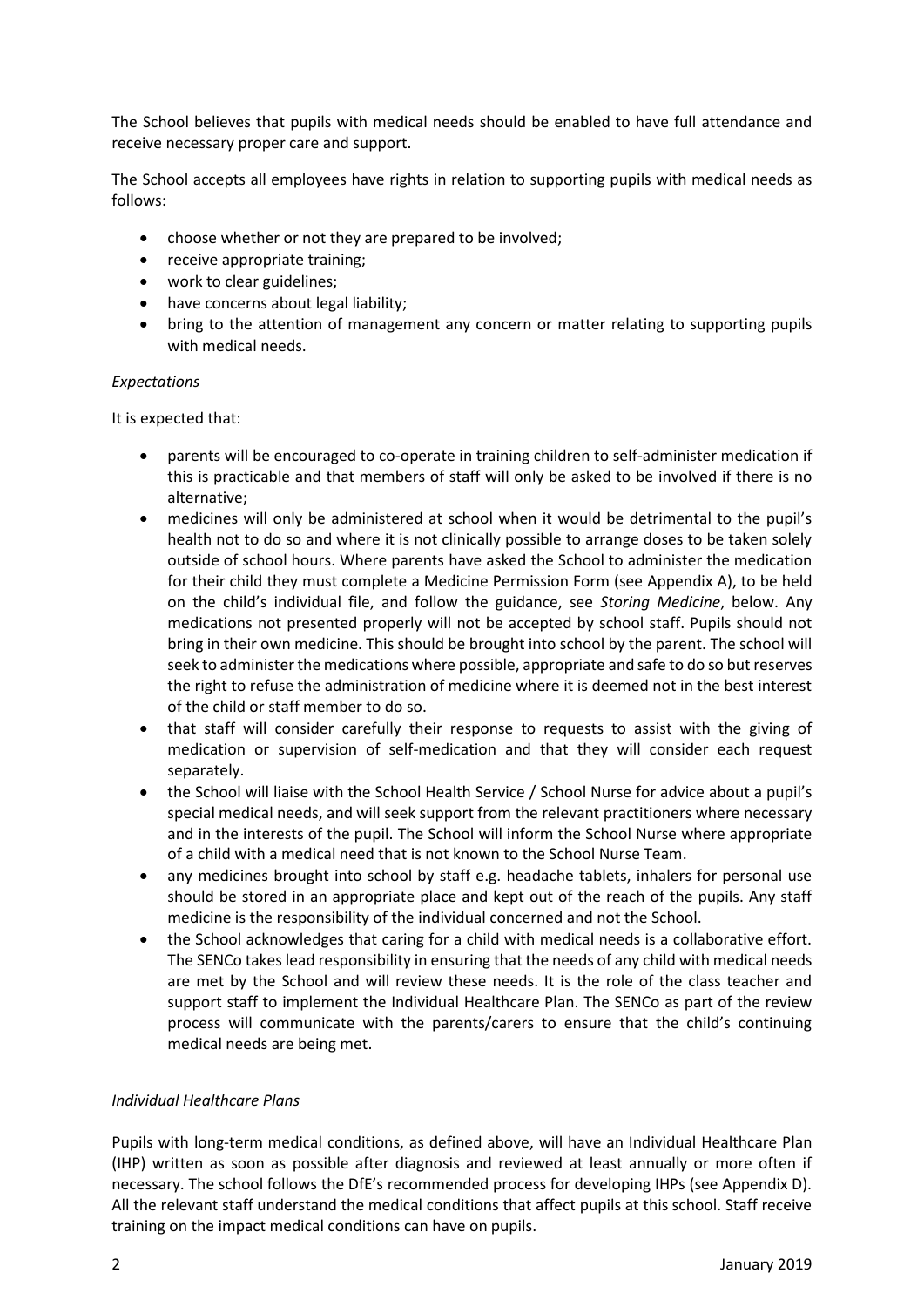The IHP is developed with the pupil (where appropriate), parent, school staff, SENCo, specialist nurse (where appropriate) and relevant healthcare services. The School has a centralised register of IHPs, which is the responsibility of the SENCo, along with the review of these documents.

IHPs are reviewed regularly, at least every year or whenever the pupil's needs change. It is the responsibility of the parent to inform the school of changes to a child's needs and where amendments are needed. The pupil (where appropriate), parents, specialist nurse (where appropriate), and relevant healthcare services hold a copy of the IHP. Other school staff, including Midday Assistants, are aware and have access to the IHPs for pupils in their care. The school makes sure that the pupil's confidentiality is protected. The school seeks permission from parents before sharing medical information with any other party. Appendix B contains an IHP.

#### *Education, Health, Care Plans (EHCPs)*

Where the child has a special educational need identified in a statement or EHC plan, the individual healthcare plan (IHP) will be linked to or become part of that statement or EHC plan.

#### *Environment*

This school ensures that reasonable adjustments are made to ensure that the whole school environment is inclusive and favourable to pupils with medical conditions through the referral to and following of guidance of physiotherapists and occupational therapists. This includes adaptations to the physical environment, as well as social, sporting and educational activities.

#### *New Pupils*

For new children starting at the school, parents / carers will be asked about any medical needs of their child/ren as part of the induction process. Wherever possible, suitable arrangements should be in place in time for the start of the relevant school term. In other cases, such as a new diagnosis or children moving to a new school mid-term, every effort is made to ensure that arrangements are put in place within two weeks.

Schools do not have to wait for a formal diagnosis before providing support to pupils. In cases where a pupil's medical condition is unclear, or where there is a difference of opinion, judgements will be needed about what support to provide based on the available evidence. This would normally involve some form of medical evidence and consultation with parents. Where evidence conflicts, some degree of challenge may be necessary to ensure that the right support can be put in place.

#### *New to the School & Supply Teachers*

As part of the induction process for new staff and the information given to supply teachers, is the need to inform them of any child/ren with medical needs. The class support (LSA) is also aware of this information and will inform the teacher, as well as support the child when necessary.

#### *Self-Administration*

Self-administration by pupils is encouraged where appropriate and safe to do so.

However, written permission from the parents/carer is required if a child is self-administering their own medicine. Written permission is not needed in the case of inhalers, which will be selfadministered wherever appropriate and safe to do so under supervision from a member of staff.

#### *Insurance*

Insurance cover is provided up to £50 million under the Suffolk County Council public liability insurance policy for staff administering medicines to children provided necessary risk assessments are in place and any relevant staff training had been undertaken.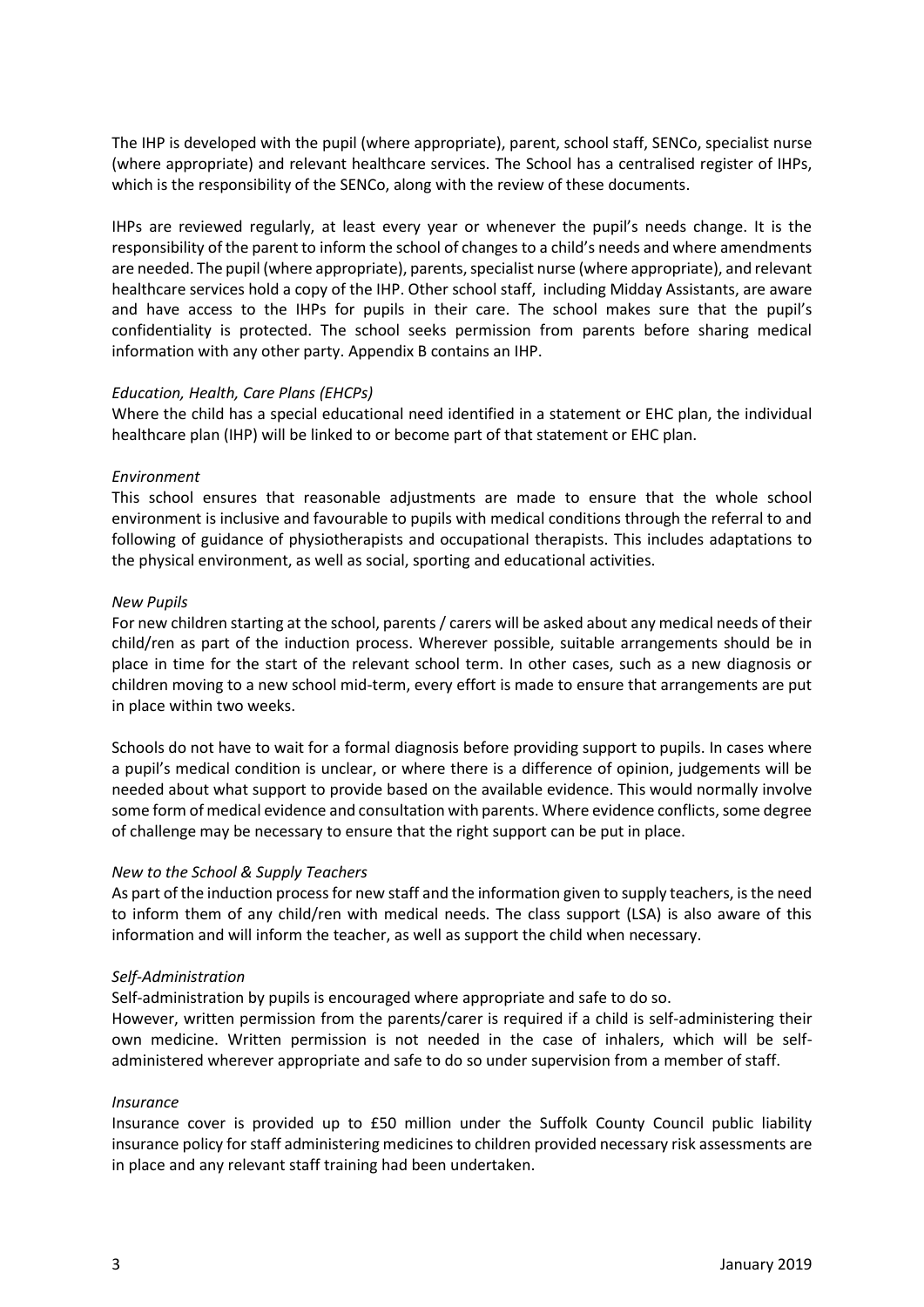#### *Controlled Drugs*

A child who has been prescribed a controlled drug may legally have it in their possession if they are competent to do so, but passing it to another child for use is an offence. A suitable medical professional will make the decision whether a child is able to do so. Where this is not possible, the School will keep all controlled drugs that have been prescribed for a pupil securely stored in a nonportable container and only named staff should have access. Controlled drugs should be easily accessible in an emergency. A record should be kept of any doses used and the amount of the controlled drug held. School staff may administer control drugs to the child for whom it has been prescribed, in accordance with the prescriber's instructions.

#### *Unwell Children*

Children that are unwell in school are brought to the School Officer foyer. The office staff have been given the authority by the Headteacher and the Governing Body to have responsibility for the unwell children in the Office Foyer. It is the responsibility of the staff member who has brought the unwell child to the Office Foyer, to inform the Office Staff / Headteacher (or Deputy). No child is to be left unaccompanied without a member of the Office, the Headteacher or the Deputy knowing why they are there.

#### *Sending Unwell Pupils Home*

It is the responsibility of the Headteacher, or the Deputy Headteacher in the case that the Headteacher is unavailable, to make the decision to send a child home who is unwell. This responsibility can be delegated to others by the Headteacher. Contact with home to inform of an injury at school will only be made with the authorisation of the senior first aider on site (normally the Headteacher or Deputy Headteacher).

#### *Storing Medicine*

The school only accepts prescribed medicines if these are in-date, labelled, provided in the original container as dispensed by a pharmacist and include instructions for administration, dosage and storage. The exception to this is insulin, which must still be in date, but will generally be available to schools inside an insulin pen or a pump, rather than in its original container.

All medicines should be stored safely. Children should know where their medicines are at all times and be able to access them immediately. Where relevant, they should know who holds the key to the storage facility. Medicines and devices such as asthma inhalers, blood glucose testing meters and adrenaline pens should be always readily available to children and not locked away. These may be held within the First Aid bags, if safe to do so, which are found in the classroom of each child. The teacher makes sure that the child knows where this is held.

The medication or inhaler, if appropriate, is taken on trips / residentials and the child will be informed where it is held.

#### *Disposal*

When no longer required, medicines are to be returned to the parent to arrange for safe disposal. Sharps boxes should always be used for the disposal of needles and other sharps. For medical waste, there are bins in school, held in the disabled lavatory outside the hall and the Key Stage Two girls' lavatories.

#### *Social Impact*

All staff are aware of the potential social problems that pupils with medical conditions may experience and use this knowledge, alongside the school's anti-bullying processes, to help prevent and deal with any problems. Staff use opportunities such as PSHE and science lessons to raise awareness of medical conditions to help promote a positive environment.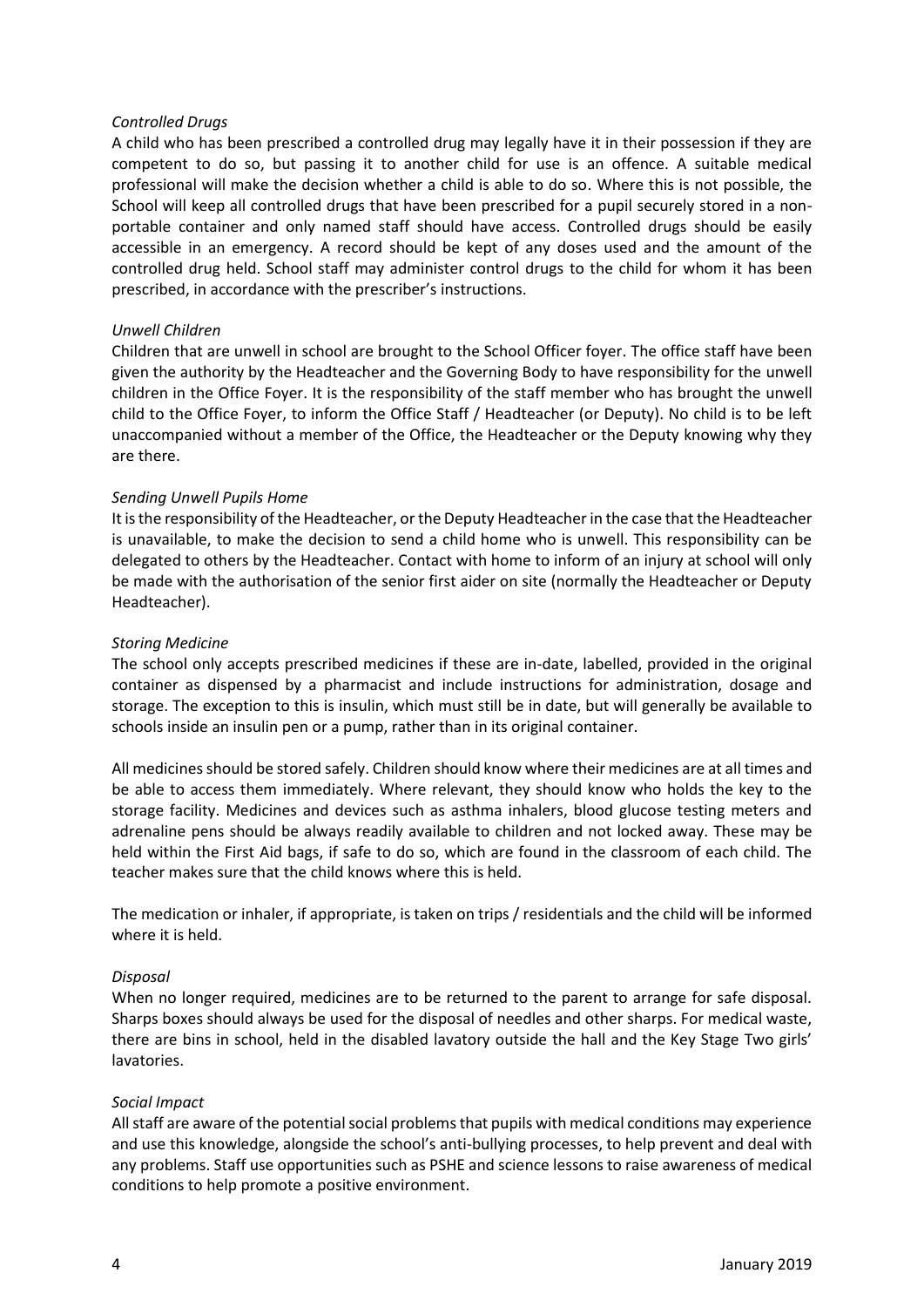#### *First Aid*

This school ensures that there is an appropriate level of first aid trained staff and that staff have easy access to first aid equipment. The main first aid boxes are located in the school office, KS2 disabled access cloakroom and the Sunflower Room office. Each class has a portable first aid kit which is taken on any off site visit where it is needed (where no other first aider will be available). As part of the risk assessment, the staff member organising any trip will ensure that First Aid provision is adequate and appropriate. This school ensures this policy is applied across the curriculum, including PE and for Educational Visits. Office staff are responsible for ensuring that the administration of medicines and First Aid is implemented in accordance with this policy.

A list of First Aiders is updated every time training takes place and is displayed in the staff lavatories, in the school kitchen, in the Early Years office and on the staff room wall.

#### *Head Injuries & Notable Injuries*

Whenever a head injury or accident takes place in which a child ascertains a notable mark/cut/graze, parents / carers will be informed by telephone (in the case of a head injury and serious injury) or telephone or note in the book bag (for notable grazes/marks). The Office Staff will contact the parents/carers in such cases. In emergencies, the Headteacher, Deputy or Class Teacher will contact the child's parents / carers.

#### *School Trips*

Teachers should be aware of how a child's medical condition will impact on their participation, but there should be enough flexibility for all children to participate according to their own abilities and with any reasonable adjustments. Schools should make arrangements for the inclusion of pupils in such activities with any adjustments as required unless evidence from a clinician such as a GP states that this is not possible.

Schools should consider what reasonable adjustments they might make to enable children with medical needs to participate fully and safely on visits including residentials, without the need for a parent/guardian to accompany the trip. A risk assessment will be carried out so that planning arrangements take account of any steps needed to ensure that pupils with medical conditions are included. This will require consultation with parents/carers and pupils and advice from the relevant healthcare professional to ensure that pupils can participate safely. Specific guidance can be sought from the Health and Safety Executive (HSE) guidance on school trips.

#### *Hospitalisation*

If a pupil needs to attend hospital, a member of staff (preferably known to the pupil) will stay with them until a parent or legal guardian arrives, or accompany a child taken to hospital by ambulance. A member of staff must not take a pupil to hospital in their own car. If hospital treatment is sought the School Office should ensure all the correct RIDOR documentation is completed and submitted. The procedure for contacting the emergency service is available in Appendix C.

#### *Policy into Practice*

There is a need for proper documentation at all stages when considering the issue of support for pupils with medical needs in school. All medication administered by staff will be recorded on Appendix A. This policy should be read in conjunction with the SEND policy and other relevant policies.

Amended: June 2017

Review date: June 2018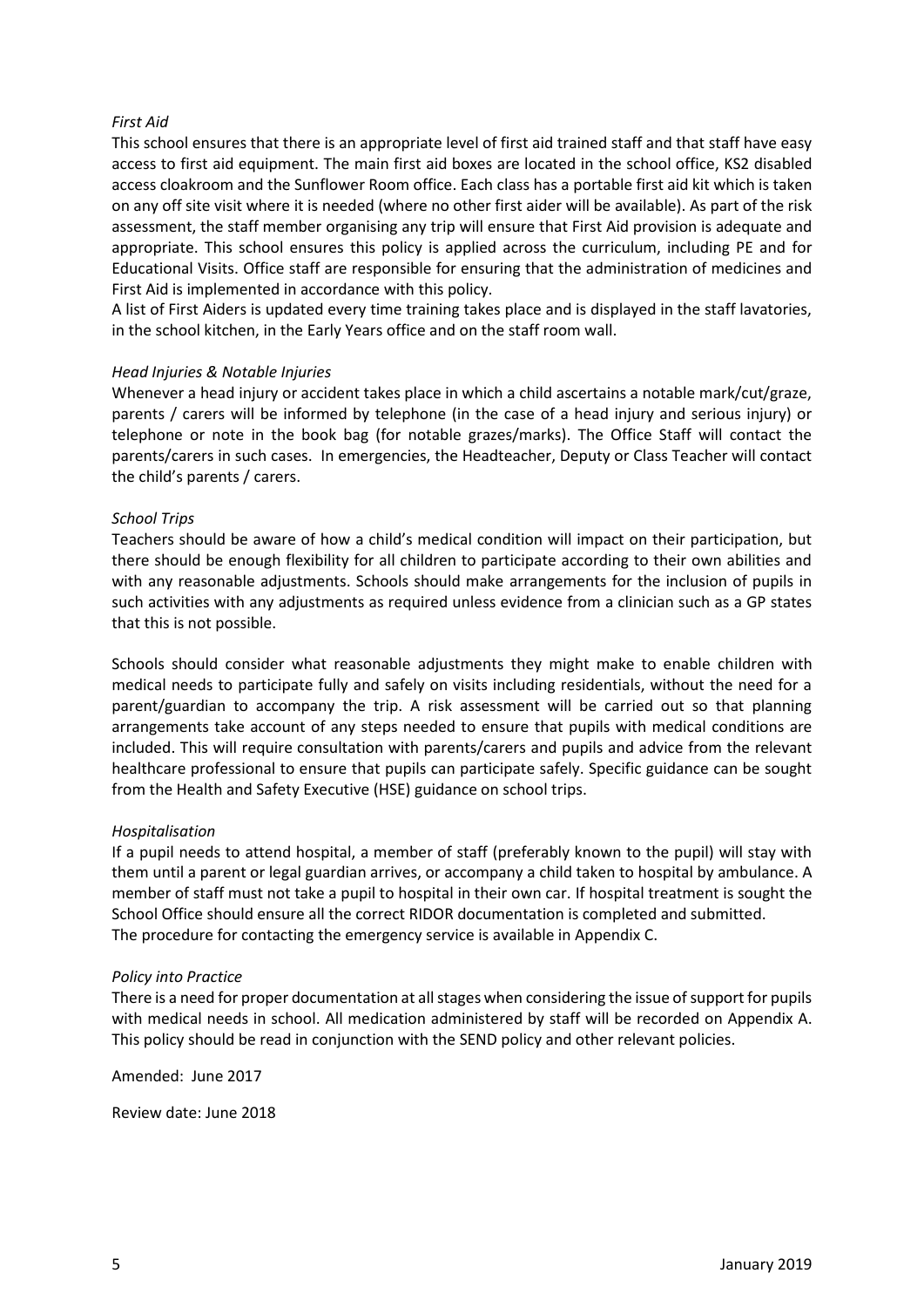## Appendix A

# **Medical Permission Form - Record of Medicine Administered to an Individual Child.**

| Name of school/setting           | <b>Bures CEVC Primary School</b> |
|----------------------------------|----------------------------------|
| Name of child                    |                                  |
| Date medicine provided by parent |                                  |
| Group/class/form                 |                                  |
| Quantity received                |                                  |
| Name and strength of medicine    |                                  |
| Expiry date                      |                                  |
| Quantity returned                |                                  |
| Dose and frequency of medicine   |                                  |
|                                  |                                  |

| Date                 |  |  |
|----------------------|--|--|
| <b>Time Given</b>    |  |  |
| Dose Given           |  |  |
| Any Reactions        |  |  |
| Name of staff member |  |  |
| Staff initials       |  |  |
|                      |  |  |

| Date                 |  |  |
|----------------------|--|--|
| <b>Time Given</b>    |  |  |
| Dose Given           |  |  |
| Any Reactions        |  |  |
| Name of staff member |  |  |
| Staff initials       |  |  |
|                      |  |  |

The above information is, to the best of my knowledge, accurate at the time of writing and I give consent to school /setting staff administering medicine in accordance with the school/setting policy. I will inform the school/setting immediately, in writing, if there is any change in dosage or frequency of the medication or if the medicine is stopped.

Signature of Parent/Carer ………………………………………………… Date………………………………………………….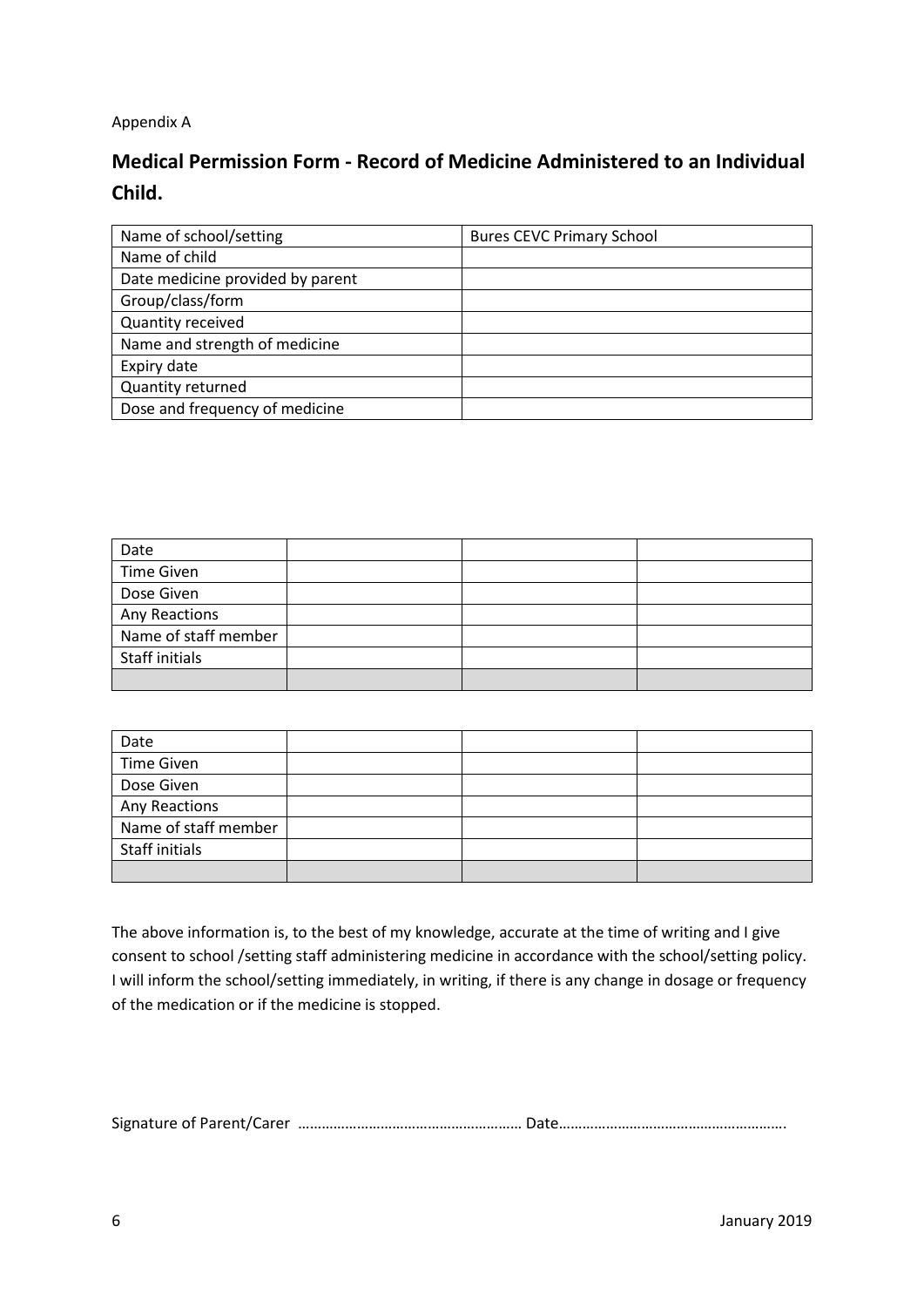## Appendix B

## **Bures School Individual Healthcare Plan**

| Name of school/setting            | <b>Bures CEVC Primary School</b> |  |  |
|-----------------------------------|----------------------------------|--|--|
| Child's name                      |                                  |  |  |
| Group/class/form                  |                                  |  |  |
| Date of birth                     |                                  |  |  |
| Child's address                   |                                  |  |  |
| Medical diagnosis or condition    |                                  |  |  |
| Date                              |                                  |  |  |
| Review date                       |                                  |  |  |
|                                   |                                  |  |  |
| <b>Family Contact Information</b> |                                  |  |  |
| <b>Name</b>                       |                                  |  |  |

| <b>N</b> dille        |  |
|-----------------------|--|
| Phone no. (work)      |  |
| (home)                |  |
| (mobile)              |  |
| Name                  |  |
| Relationship to child |  |
| Phone no. (work)      |  |
| (home)                |  |
| (mobile)              |  |
|                       |  |

## **Clinic/Hospital Contact**

Name

Phone no.

## **G.P.**

Name

Phone no.

Who is responsible for providing support in school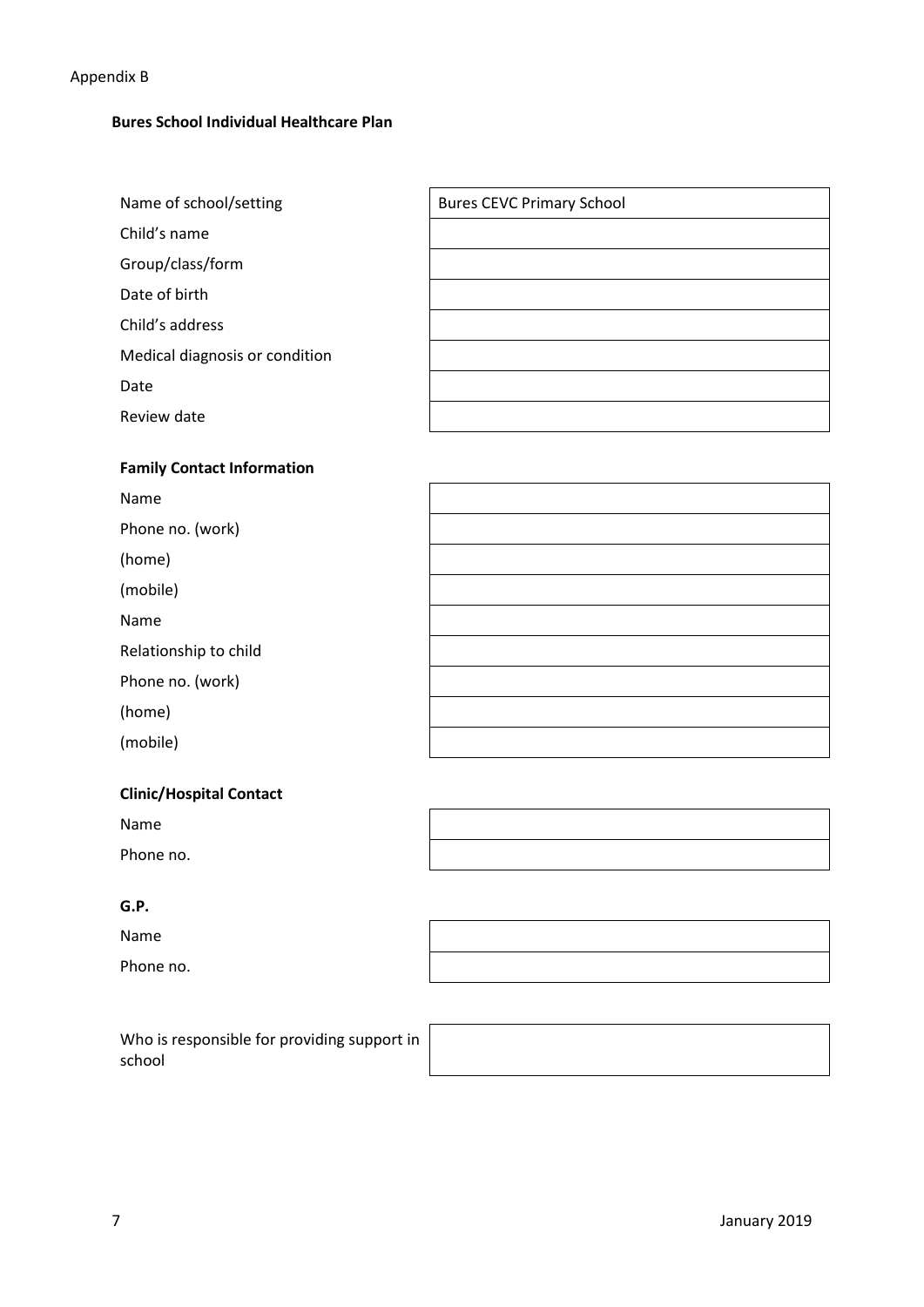Describe any medical condition and give details of child's symptoms, triggers, signs, treatments, facilities, equipment or devices, environmental issues etc

List the pupils resulting needs

Name of medication, dose, method of administration, when to be taken, side effects, contraindications

Parent to sign: I am happy for the school to administer my child's medicines (including selfadministration).

My child can / can not self-administer **(delete as applicable).** Signed: Date:

Daily care requirements

Specific support for the pupil's educational, social and emotional needs

Arrangements for school visits/trips etc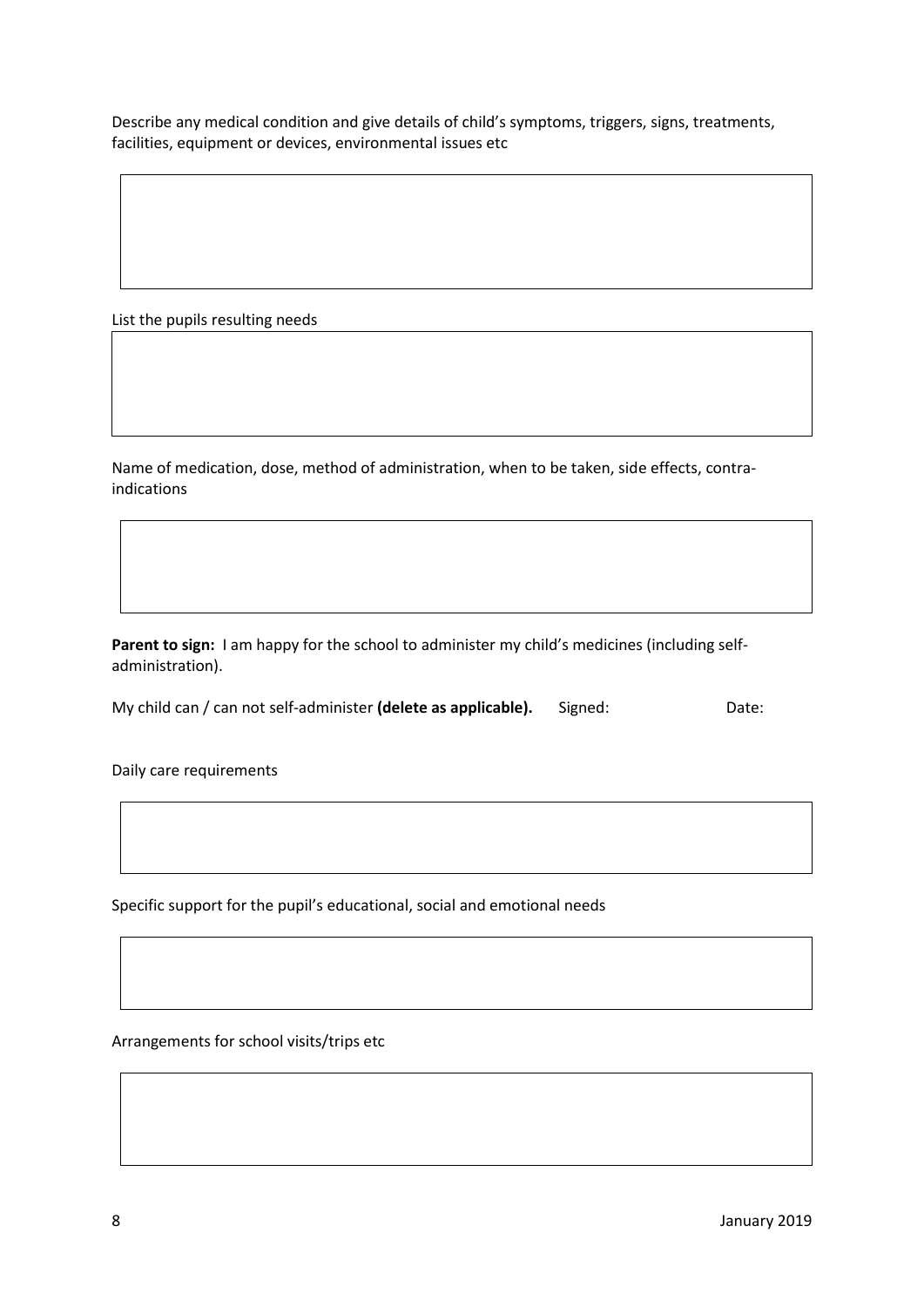Other information (including level of support needed)

Describe what constitutes an emergency, and the action to take if this occurs

Who is responsible in an emergency *(state if different for off-site activities)*

Plan developed with

Staff training needed/undertaken – who, what, when

Form copied to (including staff needing to be informed)

Signed: Contract Contract Contract Contract Contract Contract Contract Contract Contract Contract Contract Contract Contract Contract Contract Contract Contract Contract Contract Contract Contract Contract Contract Contrac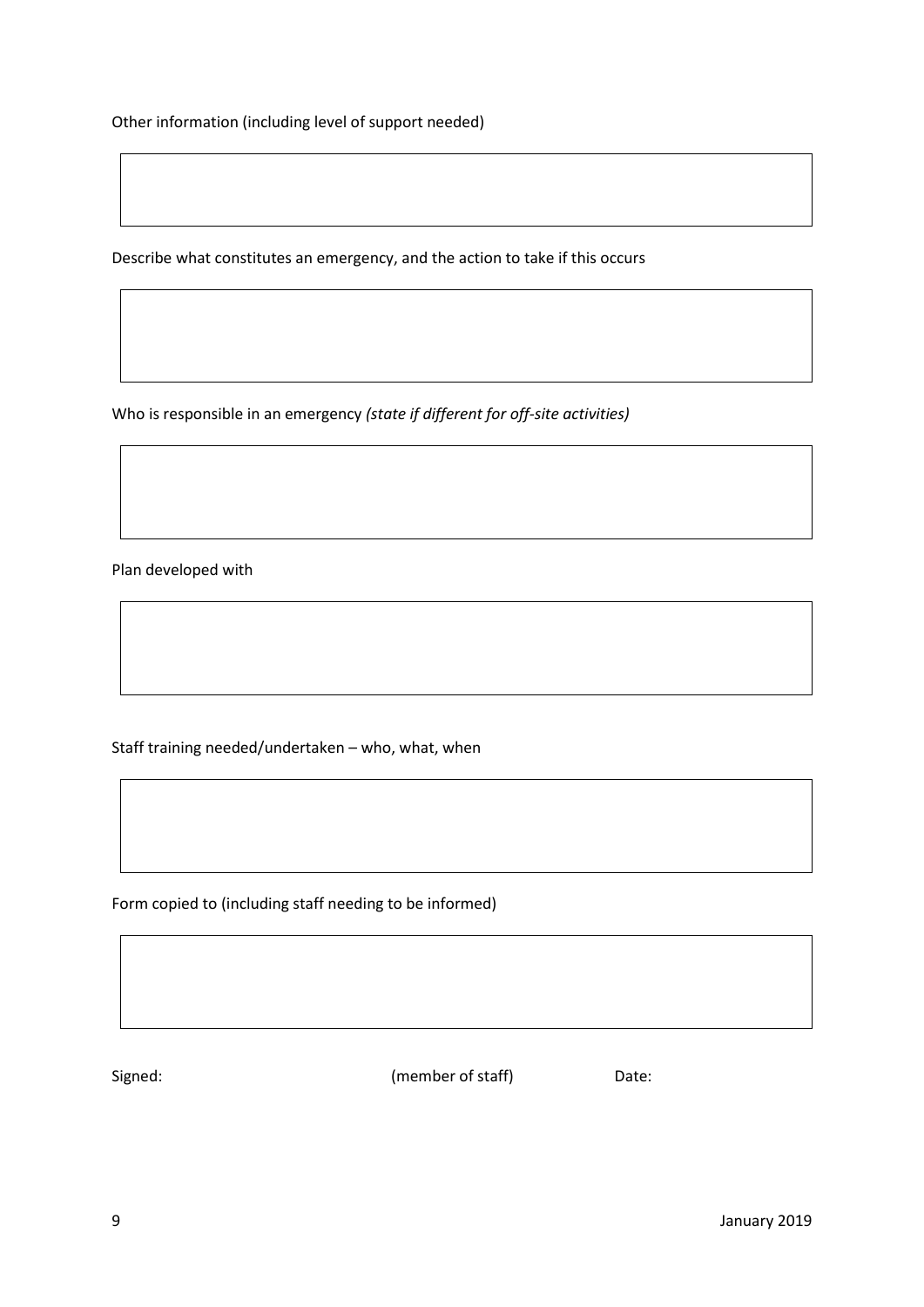#### Appendix C

#### **Accident Procedure**

When an accident is not deemed as minor by the member of staff first to the scene, the child must be seen by a First Aider. A list of First Aiders are available in the staff lavatories, in the school kitchen, in the Early Years Office and in the Staff Room.

If the First Aider believes hospital treatment is required, that person will, in consultation with the Headteacher (or Deputy Headteacher):

- 1. Make sure that the child is safe and comfortable;
- 2. Contact the Emergency Services (999 for an emergency see below, or 111 for a nonemergency but where reassurance is needed);
- 3. Arrange for the parents/carers to be informed. The Headteacher will normally make this call (or the Deputy in the Head's absence). This can be delegated to the Class Teacher;
- 4. Arrange for the child's belongings to be collected from class;
- 5. Report the accident in the Accident File and also inform the Office Manager of the accident in order for the correct forms to be reported to County (where necessary);
- 6. Inform the class teacher and support staff working with the child;
- 7. Debrief with the Headteacher or Deputy Headteacher.

#### **Contacting the Emergency Services**

**Request an ambulance - dial 999, ask for an ambulance and be ready with the information below.**

**Speak clearly and slowly and be ready to repeat information if asked.**

- 1. your telephone number;
- 2. your name;
- 3. your location as follows [insert school/setting address];
- 4. state what the postcode is please note that postcodes for satellite navigation systems may differ from the postal code;
- 5. provide the exact location of the patient within the school setting;
- 6. provide the name of the child and a brief description of their symptoms;
- 7. inform Ambulance Control of the best entrance to use and state that the crew will be met and taken to the patient;
- 8. put a completed copy of this form by the phone in the School Office.